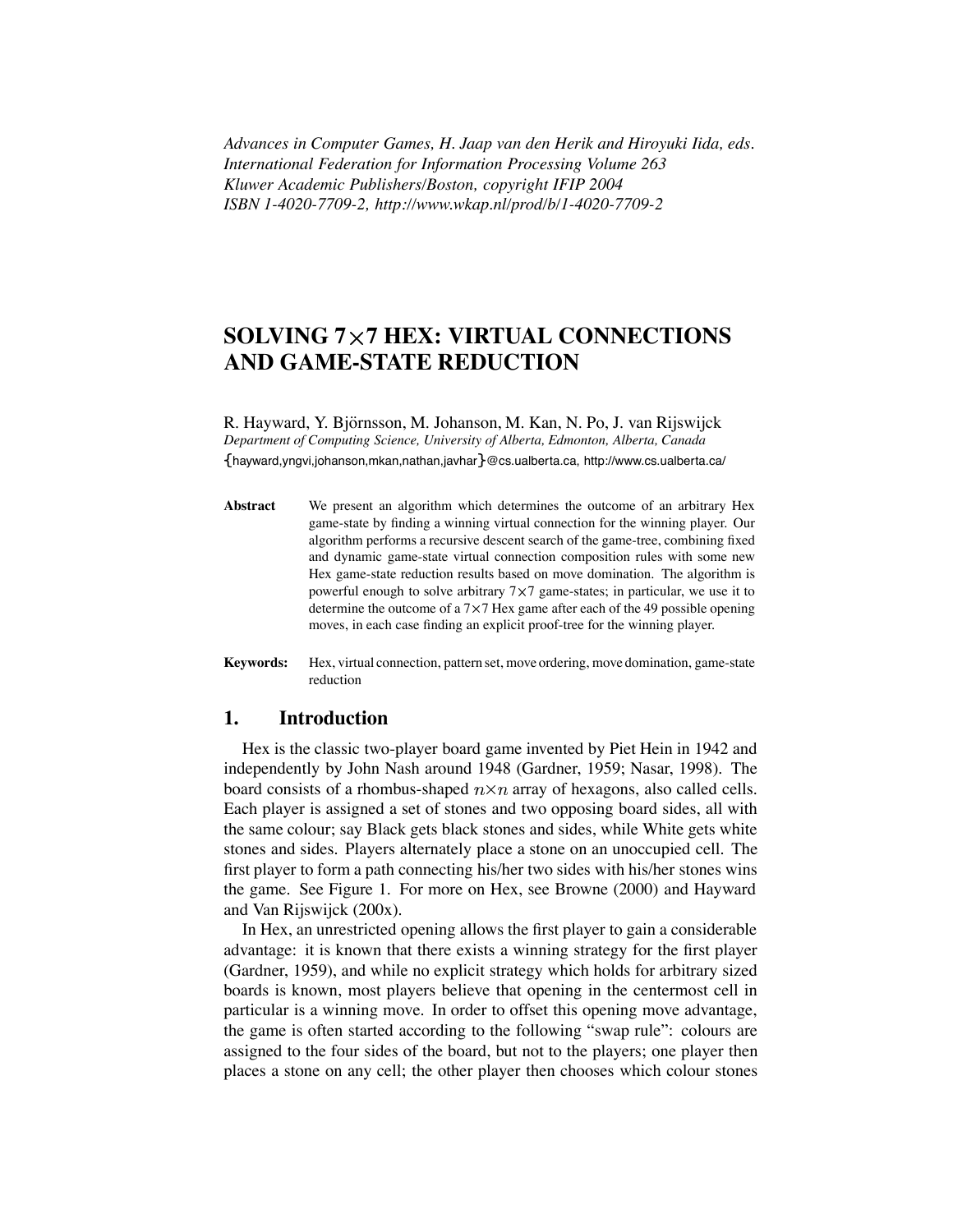

*Figure 1.* An empty 7×7 board, and ... a finished game; Black wins.

to play with. The second move is played by the player whose stones are the opposite colour of the first stone. From then on, the game continues in normal fashion, namely with players alternating moves.

With respect to Hex, a *board-state* describes a particular placement of some number of black stones and some number of white stones, such that each cell has at most one stone. We assume no constraint on the relative number of stones of each colour, as the game may have started with a handicap advantage for one of the players. The *empty board-state* has no stones on the board. A *k-opening* is a board-state with exactly  $k$  stones on the board. A *turn-state* describes which player has the next move. A *game-state*, or simply a *state*, consists of a board-state and a turn-state. We denote by  $G = [P, B]$  the game-state with turn-state  $P$  and board-state  $B$ ; for this game-state, we say that  $P$  wins  $G$  if  $P$ has a winning strategy for  $G$ . For a board-state  $B$ , we say that  $P$  wins  $B$  if  $P$ wins  $G = [P, B]$ .

A state is *solved* if the winning player is known, and *explicitly solved* if a winning strategy is known. As we have already remarked, for arbitrarily large boards, Hex has been solved for the empty board-state, but not explicitly solved.

In this paper we consider the problem of solving arbitrary Hex states, and present an algorithm which solves this problem. The worst-case running time of our algorithm is exponential in the number of cells in the board, which is not surprising given that solving arbitrary Hex states is PSPACE-complete (Reisch, 1981). As a benchmark for the efficiency of our algorithm, we solve all  $7 \times 7$ 1-openings. Previously known 1-opening results are summarized in Figure 2.

Our results yield the first computer solution of any Hex state on a  $7\times7$  or larger board. Solving Hex states on  $5 \times 5$  or smaller boards is a computationally routine task. To solve arbitrary  $6 \times 6$  Hex states, Van Rijswijck (2000, 1999-2003) used an alpha-beta search guided by a Hex-specific evaluation function; his algorithm solved all 1-openings and many longer openings. As this method was not strong enough to solve  $7 \times 7$  states, he further described but did not implement an alternative recursive-descent algorithm (Van Rijswijck, 2002). Recently Yang et al. solved by hand several  $7 \times 7$  1-openings (Yang et al., 2001, 2002a), one  $8 \times 8$  1-opening (Yang et al., 2002b), and one  $9 \times 9$  1-opening (Yang, 2003).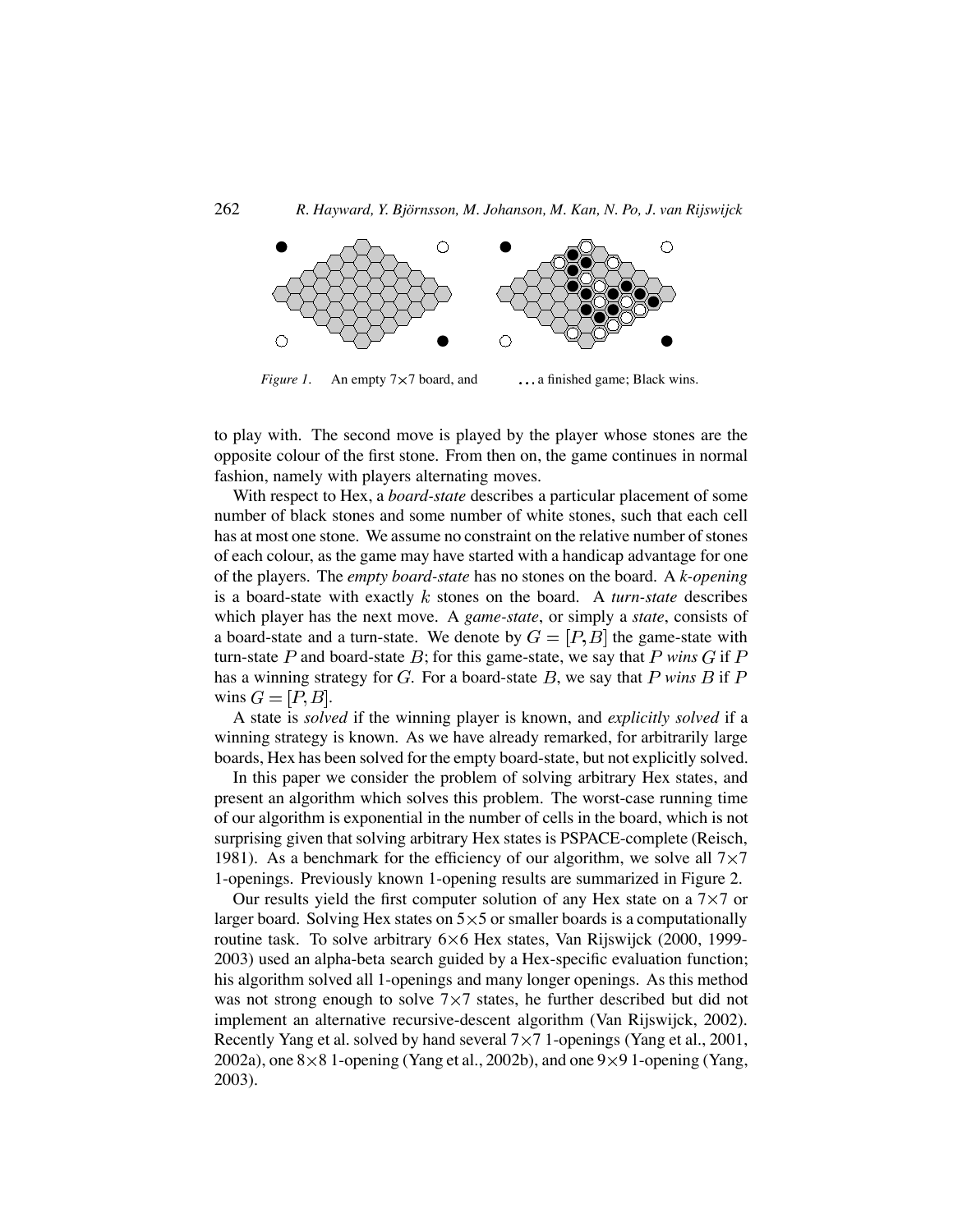

*Figure 2.* Previously known 1-opening results. The stone on each cell indicates the winner with perfect play if White's first move is to that cell. For cells with no stone, the winner was not previously known. The  $6 \times 6$  results were obtained by Van Rijswijck by computer (Van Rijswijck, 2002). The  $7 \times 7$  results were obtained by Yang et al. (2001, 2002) by hand.

Our algorithm solves an arbitrary Hex state by computing a winning virtual connection according to dynamic-state composition rules. Following the recursive descent game-tree search proposed by Van Rijswijck, our algorithm is enhanced by the computation of fixed-state virtual connections; additionally, some new Hex move domination and state reduction results allow significant pruning of the game-tree.

Before presenting our algorithm in Section 4 and our  $7 \times 7$  results in Section 5, we provide necessary background information on virtual connections in Section 2 and state reductions in Section 3.

# **2. Connection Sets**

Roughly, a *connection set* in Hex is a subgame in which one of the players can form a connection between two specified sets of cells. If the player can connect the two sets even if the opponent moves first, the connection set is called a *virtual connection* or *link*; if the player must have the first move in order to guarantee the connection, the connection set is called a *weak connection* or *prelink*.

More formally, with respect to a fixed Hex state, a player  $P$ , sets of cells<sup>1</sup>  $X, Y$ , and a set of cells  $S$ ,  $(P:X, S, Y)$  is a *virtual connection* or *link* if there exists a strategy whereby, in the game restricted to the set of cells  $X \cup S \cup Y$ , P can form a chain connecting at least one cell of X with at least one cell of Y, even if P's opponent moves first; in other words,  $(P:X, S, Y)$  is a virtual connection if there exists a second-player-win strategy for  $P$  to connect  $X$  and

<sup>&</sup>lt;sup>1</sup>Here each of the four sides is also be considered as a cell.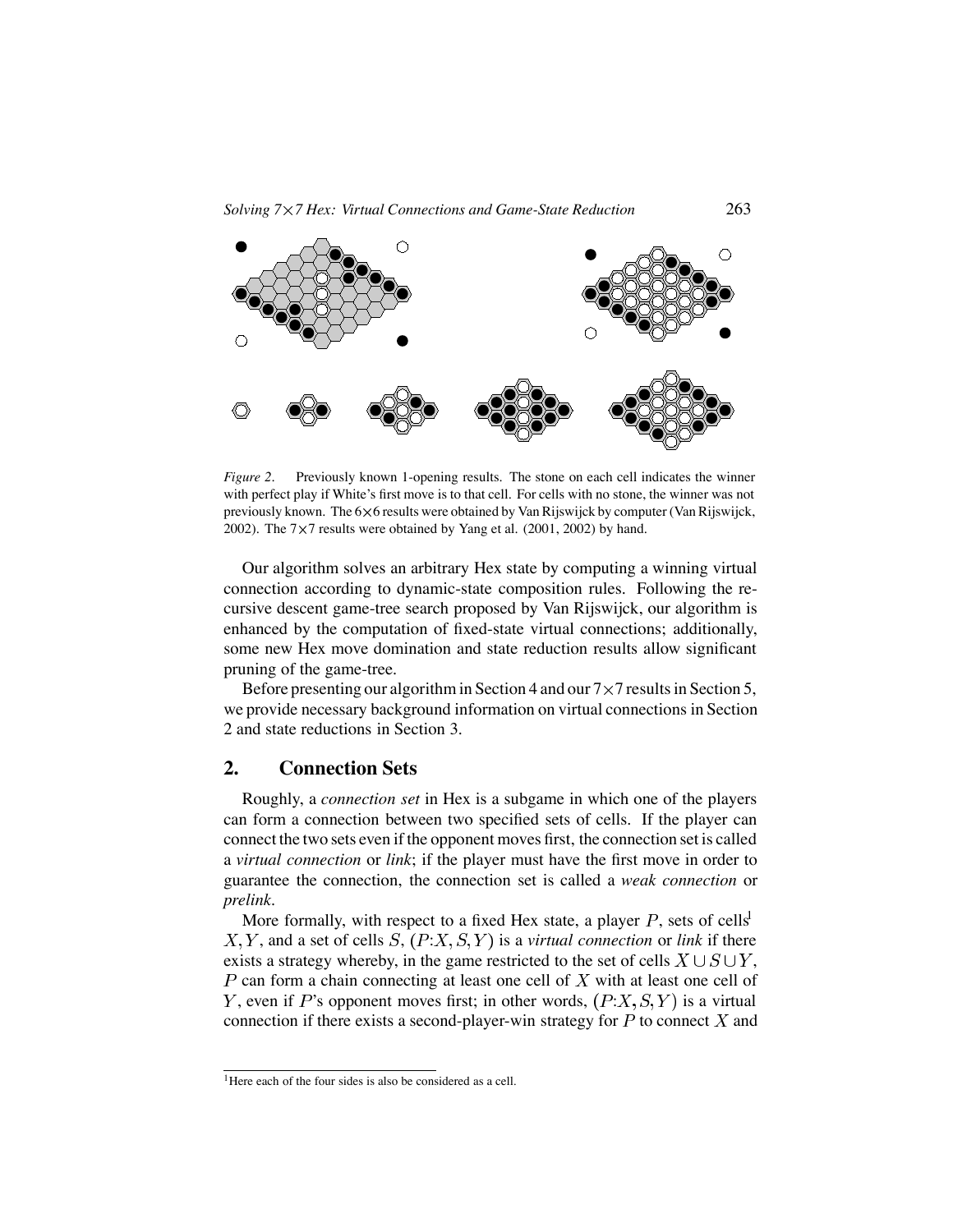

*Figure 3.* A virtual connection formed by weak connections. Each of the three leftmost figures shows a Black weak connection, indicated by the dotted cells, from the black stone to the bottom right side; the white dot indicates a cell whose occupation would transform the weak connection into a virtual connection. The common intersection of these weak connections is empty, so their union forms a Black virtual connection from the black stone to the bottom right side, shown in the rightmost figure.

Y in the game restricted to  $X \cup S \cup Y$ . Analogously,  $(P:X, S, Y)$  is a *weak connection* or *prelink* if there exists a strategy whereby, in the game restricted to the set of cells  $X \cup S \cup Y$ , P can form a chain connecting X and Y if P moves first; in other words,  $(P:X, S, Y)$  is a weak connection if there exists a first-player-win strategy for  $P$  to connect  $X$  and  $Y$  in the game restricted to  $X \cup S \cup Y$ . A P-link (respectively P-prelink) is a link (prelink) for player P. See Figure 3.

In this paper, all virtual and weak connections have the form  $(P:X, S, Y)$ where  $X$  and  $Y$  each consist of a single cell; we denote such connections  $(P:x, S, y)$  where now x and y represent single cells instead of sets of cells.

Although defined slightly differently by different authors, virtual connections have long been recognized as being central to Hex strategy. References to virtual connections permeate the Hex literature, where they are also referred to as "connections" or "safe groups". For example, virtual connections are discussed by Berge  $(1977)^2$  and Browne (2000).

Virtual connections are useful in solving states since, when accompanied by an explicit strategy, a virtual connection serves as a proof or certificate that a pair of cells can be connected.

In particular, if P has a virtual connection  $(P:x, S, y)$  where x and y are the two sides belonging to  $P$ , then this virtual connection certifies that  $P$  wins the game. For this reason, we call  $(P:x, S, y)$ , a *win-link* (respectively *win-prelink*) if it is a link (prelink) and  $x$  and  $y$  are  $P$ 's two sides. Since the sides of each player are fixed, we will sometimes abbreviate  $(P:x, S, y)$  by  $P:S$  whenever  $x, y$  are the sides of  $P$ .

Connection sets are particularly effective in Hex end-game analysis. For example, the following is a restatement in our terminology of an observation made by Berge.

 ${}^{2}$ A translated version of appears in Hayward (2003a).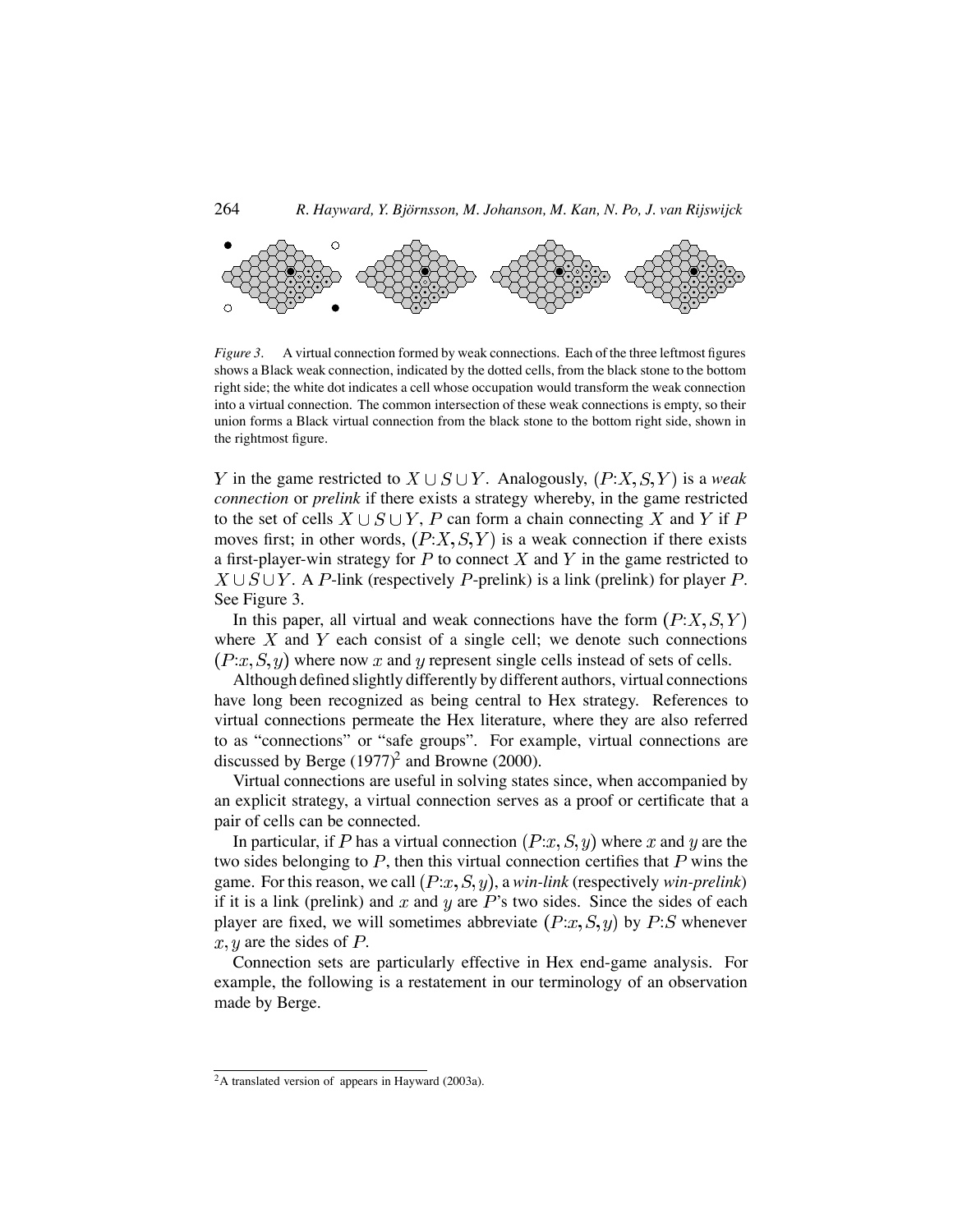*(Berge, 1977; Hayward, 2003a) Consider a state in which a player*  $P$  *has the next turn and*  $P$ 's *opponent*  $Q$  *has one or more win-prelinks. Then Q* wins unless P's next move is to a cell which intersects all *Q*-win*prelinks, for otherwise can on the next move convert a win-prelink to a win-link.*

In light of this result, for any fixed state and a player  $P$  with opponent  $Q$ , we refer to the set of unoccupied cells in the intersection of all  $Q$ -win-prelinks as 's *mustplay region*. Notice that the computation of a mustplay region is a form of null move analysis, as it involves the consideration of what can occur if a player skips a turn.

A useful feature of virtual connections is that smaller ones can be combined in various ways to form larger ones. The knowledge of this fact is as old as Hex itself; for example, it is discussed in detail by Berge (1977) and Hayward (2003a). Recently, Anshelevich (2002) used the following set of combining rules to compute connection sets in an inductive or "bottom-up" fashion. A P-stone is a stone belonging to P;  $\phi$  denotes the empty set.

**THEOREM** 2 (Anshelevic, 2002)  $(P:x, \phi, y)$  is a virtual connection if x and *y* are adjacent. Also, if  $(P:x, S, y)$  and  $(P:y, T, z)$  are virtual connections *and*  $\{x\} \cup S$  *and*  $T \cup \{z\}$  *do not intersect, then*  $(P:x, S \cup \{y\} \cup T, z)$  *is a virtual connection if is occupied by a -stone and a weak connection if y is unoccupied.* Also, *if*  $(P:x, S_1, y)$ ,  $(P:x, S_2, y)$ , ...,  $(P:x, S_k, y)$  are *weak connections and the common intersection of the sets is empty, then*  $(P:x, S, y)$  *is a virtual connection, where S is the union of the sets*  $S_i$ *.* 

Notice that this set of rules is static, in that it yields a class of connection sets for a fixed state. This set of rules is not sufficient to establish all virtual connections of a state, and is thus not strong enough to solve all Hex states. However, the rules do yield a sufficiently large class of virtual connections to provide an effective subroutine of a strong Hex-playing program (Anshelevich, 2002).

As Van Rijswijck observed, an alternative method of computing connection sets is to proceed through the game-tree dynamically. Let  $G = [P, B]$  be a state and let Q be the opponent of P. For each unoccupied cell x of B, let  $B + x$  be the board-state obtained by adding to B a P-stone at x, and let  $G + x$  be the



*Figure* 4. A white win-prelink ... and a corresponding win-link.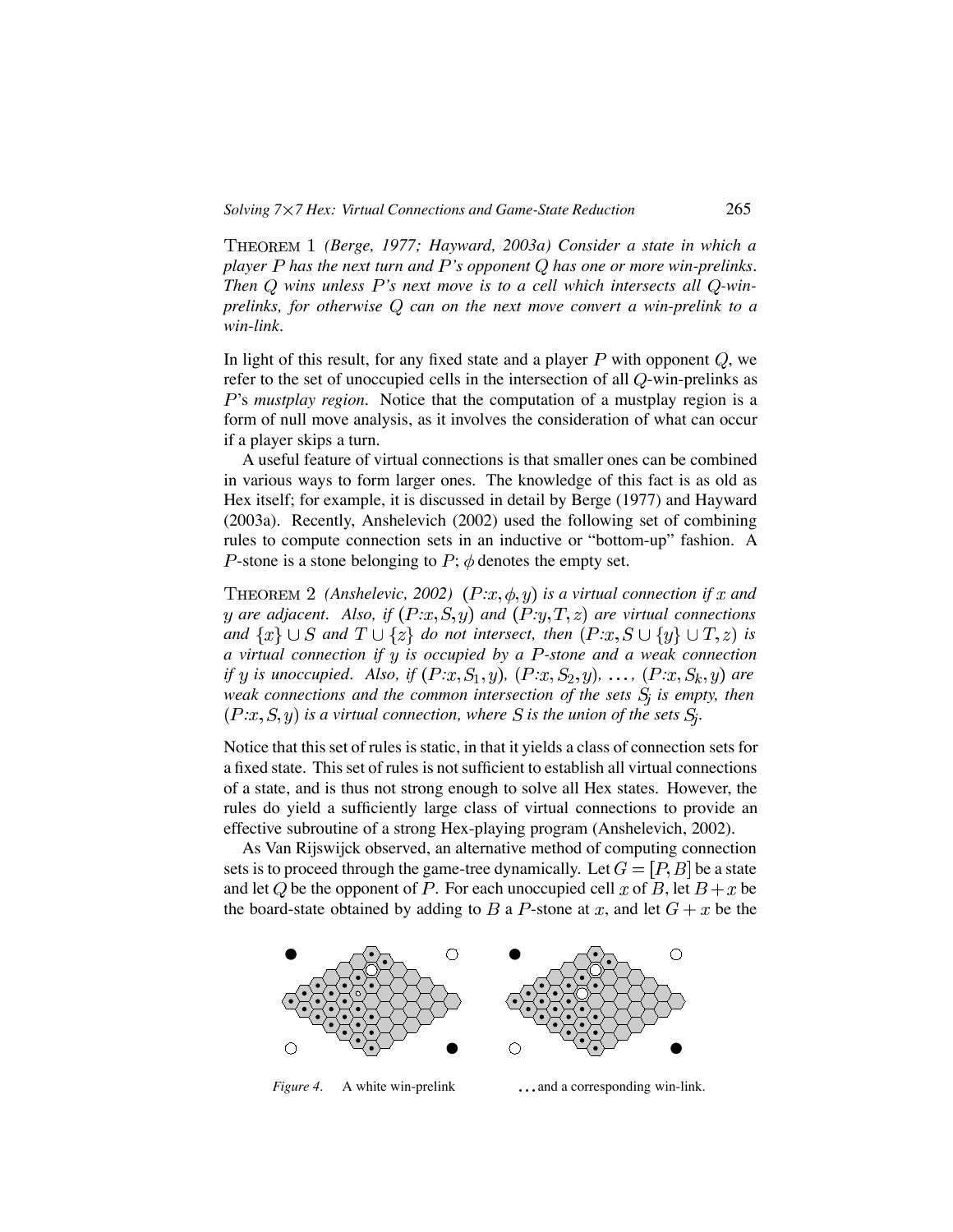associated state, namely  $G + x = [Q, B + x]$ . Call a collection of sets *mutually exclusive* if the intersection of all the sets is empty. Van Rijswijck's comments suggest the following rules for solving a state.

*(Van Rijswijck, 2002) If (respectively ) has a winning chain in B* then  $P:\phi$  (respectively  $Q:\phi$ ) is a win-link. If neither player has a winning *chain in B, then* 

- $\blacksquare$  *P* wins *G* if and only if *P* wins  $G + x$  for some move x; in this case,  $G + x$  has some win-link  $P: S$  and  $G$  has a win-prelink  $P: S + x$ ,
- $\blacksquare$  *Q* wins *G* if and only if *Q* wins  $G + x$  for all moves  $x$ ; in this case, for *each*  $x$ ,  $G + x$  *has a win-prelink*  $Q: S_x$  *and any collection*  $C$  *consisting of one such*  $S_x$  *for each*  $x$  *is mutually exclusive; also, for each*  $C \subset C$ *, if*  $C'$  *is mutually exclusive then the union*  $U$  *of the elements of*  $C$  *is a win-link*  $Q:U$  for  $G$ .

Figure 5 illustrates this theorem. The root state  $G$  is a loss for White. Three of White's possible moves are explored. In each state  $G + x_i$ , the move  $y_i$ yields a black win; the resulting state  $G + x_i + y_i$  has a black win-link  $S_i$ , so  $G + x_i$  has a black win-prelink  $S_i \cup y_i$ ; this win-prelink implies that  $x_i$  loses in G, and moreover that *any* white move outside of  $S_i \cup y_i$  loses. The set of these three win-prelinks is mutually exclusive. Indeed, the set containing just the win-prelinks  $S_2 \cup y_2$  and  $S_3 \cup y_3$  is already mutually exclusive, which means that the union of these two prelinks is a black win-link in  $G$ . It also means that the exploration of these two branches of the game-tree is sufficient to determine that White loses  $G$ ; the consideration of any other move is unnecessary.

We omit the proof of correctness of the preceding theorem, which follows by elementary game-theory arguments from the fact that any Hex state has exactly one winner.<sup>3</sup> Notice that these rules are by their definition complete: they can be used to solve any arbitrary Hex state.

From a computational point of view, the difficulty with both of these sets of rules is that the number of possible connection sets that can be computed in this way is exponential in the number of cells. For this reason, an exhaustive approach to computing connection sets based on either rule set will be forced to limit the number of intermediate connection sets computed. For example, Anshelevich's (2002) game-playing program has maximum effectiveness when the number of x-to-y connection sets stored is limited to about 40 per pair of cells  $x, y$ .

For both the static and dynamic computational processes, what is needed is some way of distinguishing those intermediate connection sets which are

<sup>&</sup>lt;sup>3</sup>This fact in turn requires some care to prove; see for example Beck (1969), Gale (1979), and Hayward and Van Rijswijck (200x).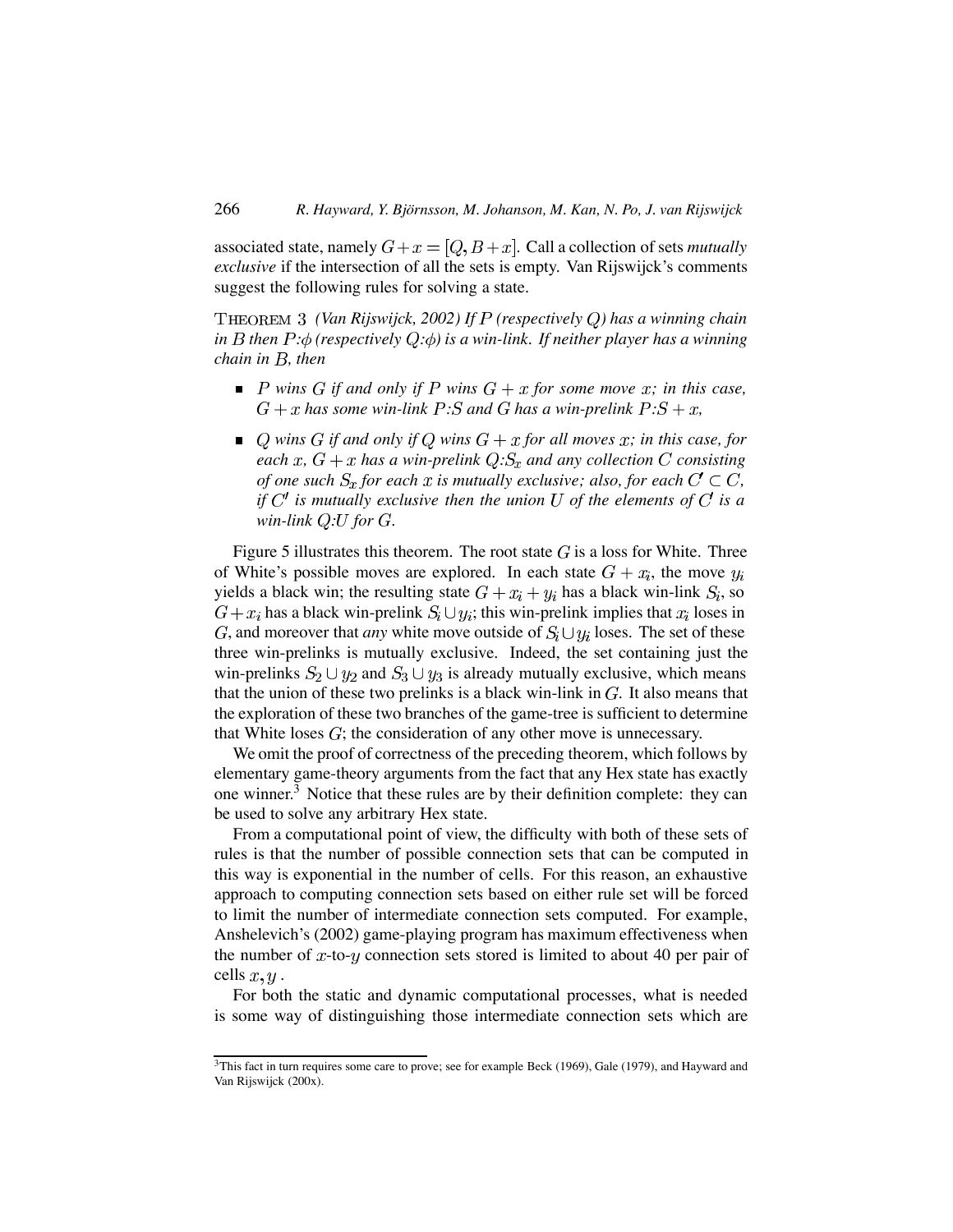

*Figure 5.* An example illustrating Theorem 3.

critical to solving the particular state from those which are not. We close this section by giving evidence that this is likely to be a difficult problem.

Assume that at some point in a computation involving the dynamic rules it is discovered that player  $P$  has no winning move in a state  $G$ . It follows that P's opponent Q has a win-prelink  $S_x$  after each possible move x by P and that the union of any collection of these win-prelinks which have an empty intersection establishes a win-link for  $Q$ . If  $G$  is an intermediate state in the process of solving some earlier state, then  $P$  needs to compute such a win-link to pass back to the state which gave rise to  $G$ . It is reasonable to expect that a useful win-link to pass back would be one that has the smallest number of cells, among all such possible win-links. However, it is also reasonable to expect this problem to be computationally difficult, since it seems to be intimately related to determining the outcome of a Hex game, which we have already noted is PSPACE-complete. Saks (2003) observed that this problem is indeed computationally difficult, as we now explain.

Formally, the *Min-Union Empty Intersection Problem (MUEIP)* is the decision problem which takes as input an integer k together with a set  $S =$  $\{S_1, \ldots, S_t\}$  of subsets of a finite set V and asks whether there is a subset T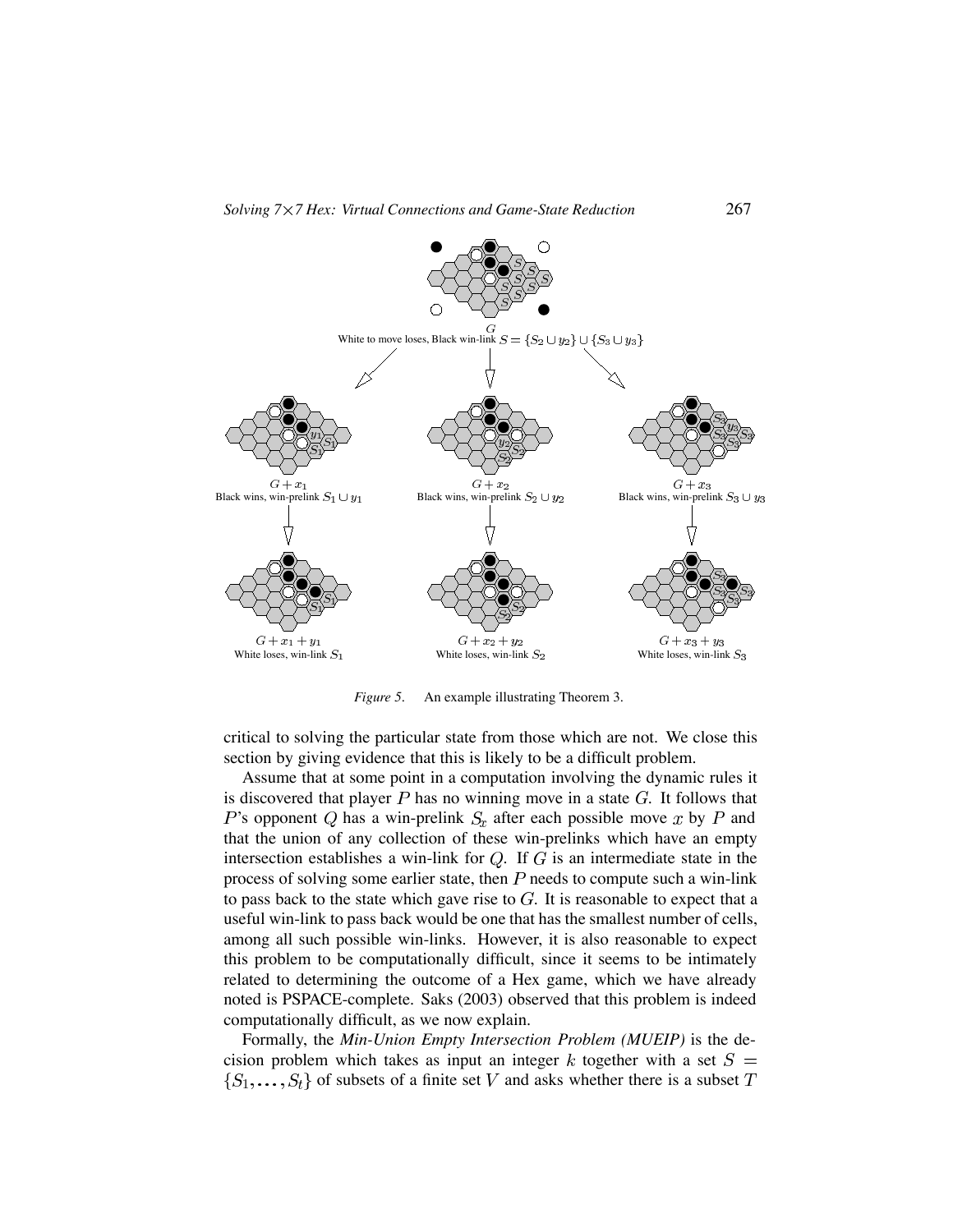#### 268 *R. Hayward, Y. Bjornsson, ¨ M. Johanson, M. Kan, N. Po, J. van Rijswijck*

of  $S$  whose element-intersection is empty and whose element-union has size at most  $k$ . *Min Cover* is the decision problem which takes as input an integer k together with a set  $A = \{A_1, \ldots, A_t\}$  of subsets of a finite set V and asks whether there is a subset of at most  $k$  elements of  $A$  whose union is  $V$ .

#### *(Saks, 2003) MUEIP is NP-complete.*

*Proof.* Consider an instance of Min Cover, where  $k$ ,  $A$ , and  $V$  are as defined above and  $n = |V|$ . This instance can be transformed in polynomial time into an instance of MUEIP, as follows.

For each index j, let  $B_i$  be the set complement (with respect to V) of  $A_i$ , and let  $B = \{B_1, \ldots, B_t\}$ . Observe that the union of k elements of A is equal to  $V$  if and only if the intersection of the corresponding  $k$  elements of  $B$  is empty. Let V' be the set obtained by adding  $t(n + 1)$  new elements to V. For each index j, let  $B'_j$  be the set obtained by adding  $n+1$  of the new elements to  $B_j$  in such a way that each  $B_j$  gets expanded by a set of new elements disjoint from all other new elements. Let  $B' = \{B'_1, \ldots, B'_t\}$ . Observe that a set of  $k$  elements of  $B$  has empty intersection if and only if the corresponding set of  $k$  element of  $B'$  has empty intersection, and this occurs if and only if the same set of  $k$  elements of  $B'$  has empty intersection and union with size at most  $k(n+1)+n$ .

Since MUEIP is clearly in NP, the theorem follows from the preceding transformation and the fact that Min Cover is NP-complete (Karp, 1972).  $\Box$ 

Since using virtual connections alone to solve arbitrary Hex states is likely to be computationally difficult, some extra game knowledge must be used to reduce the complexity of searching through the game-tree. We discuss some such reductions in the next section.

#### **3. Move Domination and Game-State Reduction**

One reason that Hex is a challenge for computers to play or solve is the high branching factor; especially in the early stages of the game, the number of possible moves is high. In this section we describe some move ordering information which considerably strengthens the algorithmic approach implicitly described by the virtual connection composition rules of the previous section.

A particularly usefulform of move ordering information is move domination. Informally, one move dominates another if the former is at least as good as the latter. Since we are interested here only in solving states, namely in determining which player has a win-strategy, one move is "at least as good as" another if the former yields a win whenever the latter yields a win. Formally, for possible moves u, v from a state  $[P, B]$ , we say that u dominates v if P wins  $[Q, B + u]$ whenever P wins  $[Q, B + v]$ .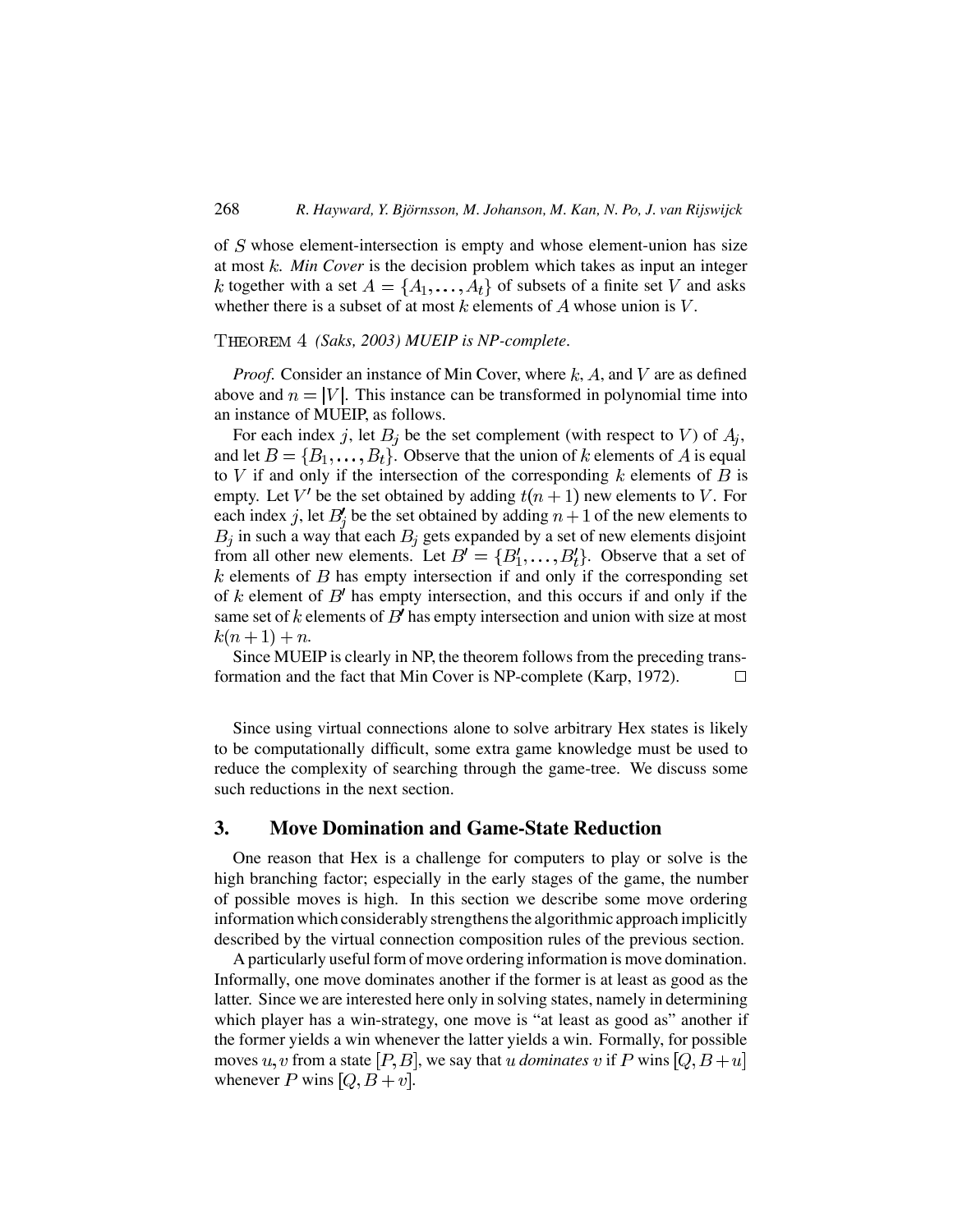Domination results are useful for our purposes since any dominated move can be ignored in searching for a winning move. Unfortunately, few results have been proved to date on domination in Hex. Beck (1969) proved that on an empty board size  $2 \times 2$  or larger, moving to an acute corner (for example, A1 in Figure  $7<sup>4</sup>$ ), is a losing, and so dominated, move. Using similar arguments, Hayward (2003b) recently obtained a move domination result involving certain three-cell configuration, as we now explain.

For a player  $P$ , a *side cell* is any cell which borders one of  $P$ 's two sides, a *side pair*  $\{x_1, x_2\}$  consists of two adjacent side cells which border the same side, and a *side triangle*  $(x_1, x_2, t)$  consists of a side pair  $\{x_1, x_2\}$  together with a third cell, called the *tip*, adjacent to the two side cells. See Figure 7. A *P*-*triangle* is a side triangle belonging to P.

THEOREM  $5$  (Hayward, 2003b) Let  $P$  be a player with opponent  $Q$  and let *B be a board-state with an empty P*-triangle  $(x_1, x_2, t)$ *. For each subset S of*  $T = \{x_1, x_2, t\}$ , let  $B + S$  be the board-state obtained from B by adding a *-stone at each cell of .*

*Then, for each*  $j = 1, 2$ , *P* wins  $[Q, B + t]$  if *P* wins  $[Q, B + x_j]$ . Also, *P wins any one of the four states*  $[Q, B + t]$ ,  $[Q, B + {t, x_1}]$ ,  $[Q, B + {t, x_2}]$ ,  $[Q, B + \{t, x_1, x_2\}]$  *if and only if P* wins *all of them.* 

Our algorithm uses the above results in the following two ways. Firstly, for any state  $[P, B]$  with an empty P-triangle, P can ignore the two moves to the side of the triangle, since they are dominated by the move to the tip. Secondly, for any state  $[Q, B]$  with a P-triangle with a P-stone at the tip and the two side cells empty,  $P$ -stones can be added to the two side cells, since this addition does not change the outcome of the game. As can be seen from Figure 12, the second result is particularly useful when combined with our virtual connection computation approach.



*Figure* 6. Illustrating the second part of Theorem 5. Applying this result to the white side triangle with tip E2, it follows that a player has a winning strategy for one of these board-states if and only if that player has a winning strategy for all of these board-states.

<sup>&</sup>lt;sup>4</sup>Throughout this paper, whenever we need to refer to a particular board cell, we assume that the board is oriented as in Figure 7, and use the coordinate system shown there.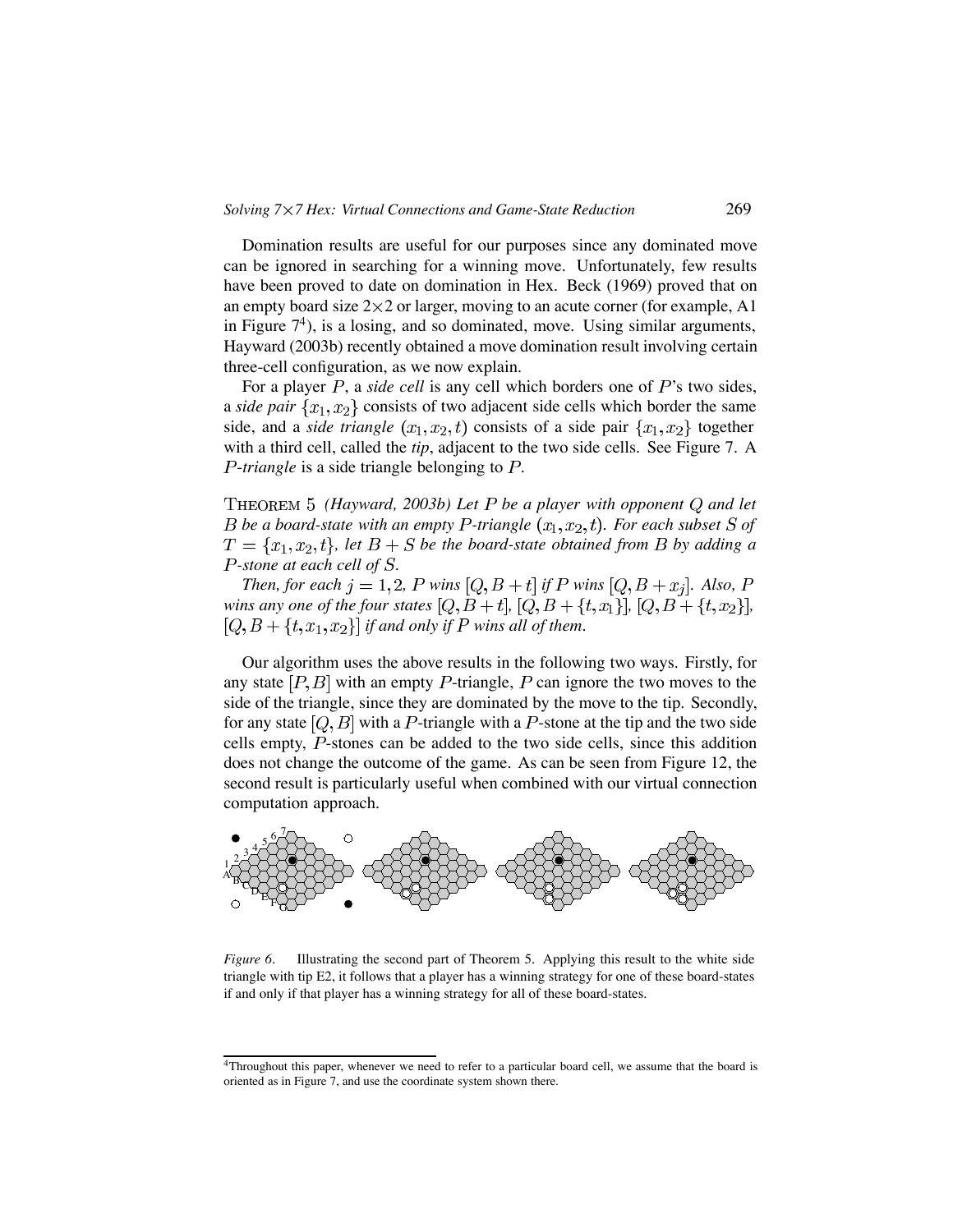# **4. The Algorithm**

Our algorithm SOLVER combines the approaches suggested by Theorems 1, 2, 3, and 5. For a player  $P$  with opponent  $Q$ , the algorithm solves a state  $G = [P, B]$  as follows.

 $ALGORITHM$   $SOLVER(G = [P, B])$  *For each side triangle for which the second part of Theorem 5 applies, add stones to the appropriate side cells; call the resulting board . Statically compute virtual and weak connections. If a win-prelink for or a win-link for is detected, then return the link (and if the win-link uses the tip of a triangle whose side was filled in, then add the side cells to the link).*

*Otherwise, let*  $T$  *be the set consisting of all Q-win-prelinks for*  $G$  *and let*  $R$ *be* the P-mustplay region. If  $T$  is empty, then initialize  $R$  to be all unoccupied *cells; otherwise, intialize to be the intersection of all elements of . Remove from*  $R$  *any side-cells from any empty*  $P$ -triangle. While  $R$  *is not empty, pick a*  $cell x$  *in*  $R$ *, and do the following:* 

Let  $B_x^*$  be the state obtained from  $B^*$  by adding a P-stone at x *and, if wasthe tip of an empty -triangle before this move, filling in the triangle. Recursively solve*  $G_x = [Q, B_x^*].$ 

*If*  $P$  wins  $\tilde{G}_x$ , say with win-link  $\tilde{X}$ , then add to  $\tilde{X}$  the cell  $x$  as *well as the two associated side-cells if was the tip of an empty P*-triangle, and exit the while loop and return. If  $Q$  wins  $G_x$ , say

with win-prelink  $X$ , then add  $X$  to  $T$ .<br>If the while loop terminates without discovering a win-prelink for  $P$ , then the *union of elements of*  $T$  *forms a win-link for*  $Q$ *.* 

A sample execution of the algorithm is described in Figures 7 through 9. The correctness of our algorithm follows easily from the previous theorems; we omit the proof.



*Figure* 7. SOLVER solves b6: initialization. After the initial move (left), the game-state is reduced by applying Theorem 5 and adding white stones to the two side-cells of the white side-triangle with tip b6. In the resulting state, White has two win-prelinks (center-left and center-right) whose resulting intersection yields a 13-cell black mustplay region (right). If Black has a winning move, it has a winning move to one of these 13 cells.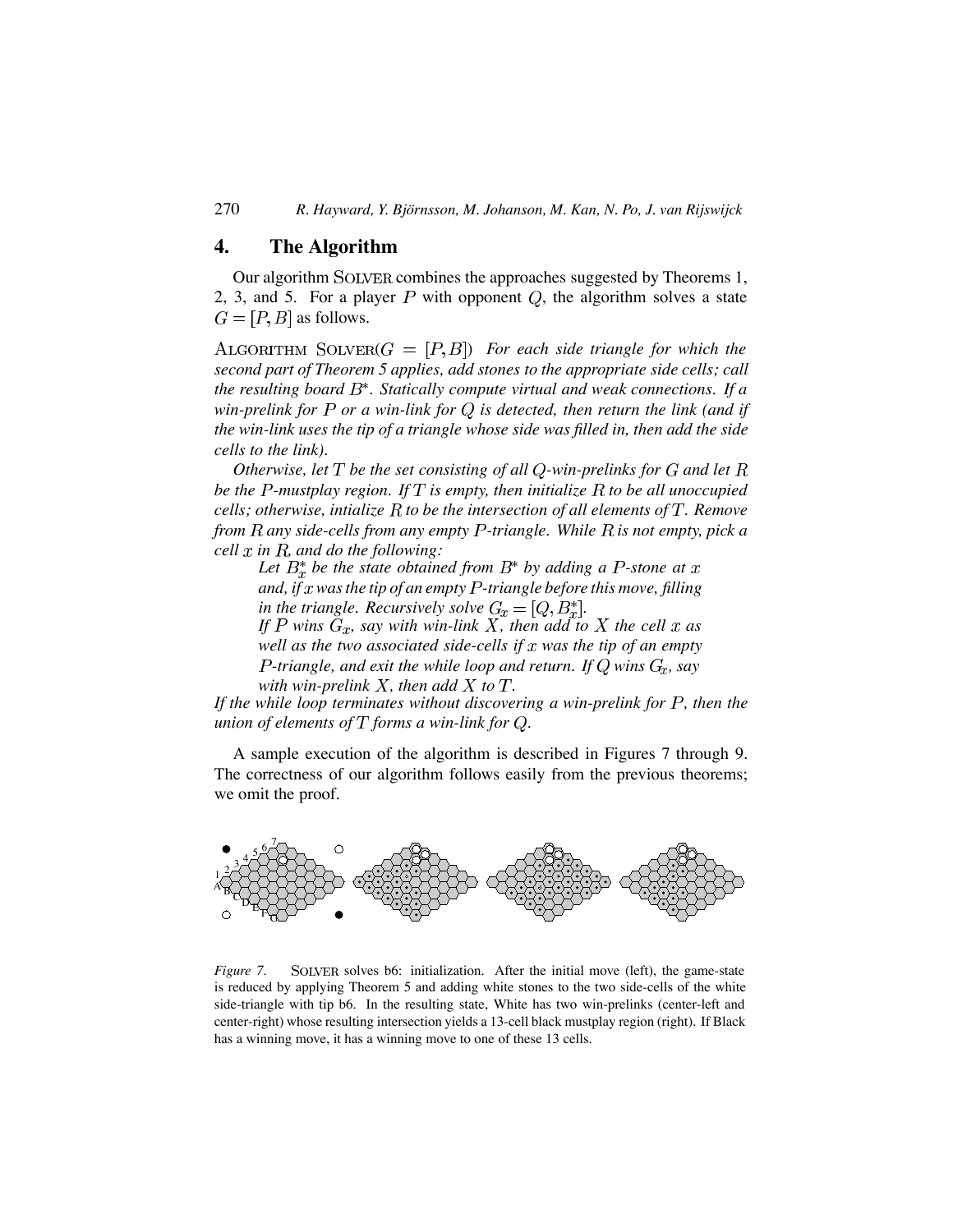

*Figure* 8. SOLVER solves b6-c4. As shown by the SOLVER b6 recursion tree in Figure 13, c4 is the first black response considered to the white b6 opening (left). Following the topmost path b6-c4-f2-d5-d4-c5-e5-e4-g3-f3-g2-f4 in the recursion tree and applying Theorem 5 after f2 leads to the first solved state (center, with white win-prelink); since f4 is a leaf of the recursion tree, the white win-prelink here was discovered statically. SOLVER continues solving the c4-subtree, eventually determining that c4 is a black loss (right, with white win-prelink). This win-prelink does not contain c4 or b5, so, of the 13 possible b6-responses corresponding to the initial black mustplay region described in Figure 7, 11 moves remain to be checked.



*Figure* 9. SOLVER solves b6: conclusion. The move to f1 is the last black reply considered in response to the white b6 opening (left, with white win-prelink), since after the discovery of this last white win-prelink, the set of such win-prelinks has empty intersection. The union of these 11 white win-prelinks gives the final win-link for White (right).

# **5. SOLVER 7 7 1-Opening Solutions**

As mentioned earlier, SOLVER is strong enough to solve arbitrary  $7 \times 7$  states. Figures 10 and 11 summarize the results obtained by running SOLVER on all  $49.7 \times 7$  1-openings. Figures 13 and 14 show the SOLVER recursion trees from two of these executions, while Figure 15 shows a longest line of play from each of the 49 solutions. Each execution was performed on a single processer machine<sup>5</sup>; in each case, the run time was roughly proportional to the number of nodes in the SOLVER recursion tree, taking about one minute for the five 1openings with the smallest node-counts, and about 110 hours for the 1-opening with the largest node-count; the total run time for all 49 1-openings was about 615 hours. A listing of all 49 trees (including a tree viewer) is available at http://www.cs.ualberta.ca/"hayward/hex7trees.

<sup>5</sup>The program was compiled with gcc 3.1.1 and run on an AMD Athlon 1800+ MHz processor with 512 MB memory running Slackware Linux.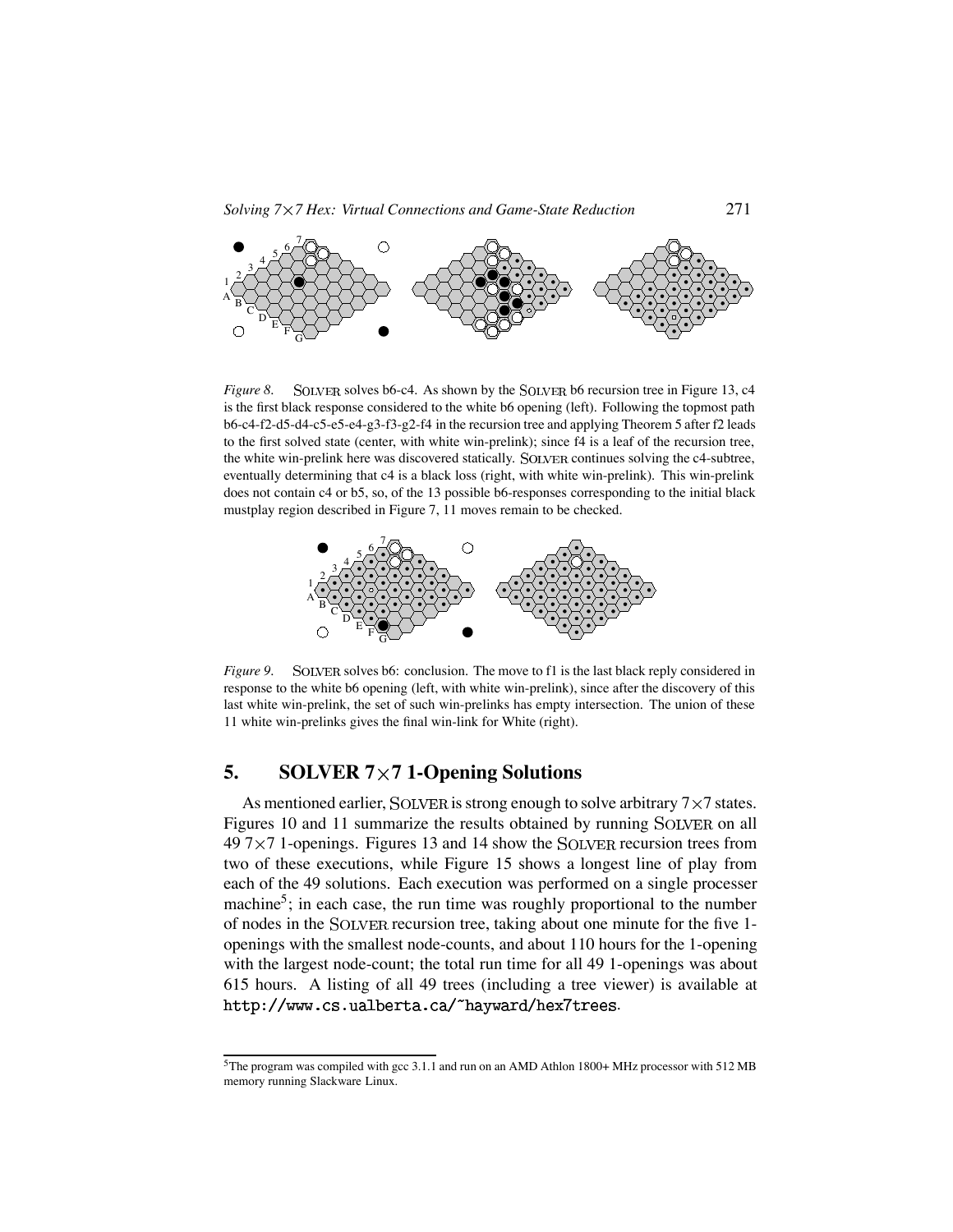

*Figure* 10. All  $7 \times 7$  1-opening results, as found by SOLVER. The stone on each cell indicates the winner with perfect play if White's first move is to that cell. The move indicated on each losing cell is the winning countermove discovered.



*Figure 11.* Number of nodes in the SOLVER 7×7 1-opening recursion trees.

For any size Hex board, the set of winning open-move cell locations is symmetric with respect to reflection through the center of the board. Notice that the SOLVER node-counts do not share this symmetry, as neither the order in which SOLVER considers moves nor the static computation of virtual connections is designed to reflect this symmetry.

Figure 12 demonstrates the relative strength of the three key parts of our algorithm, namely virtual connection computation, side-triangle move domination, and side-triangle fill-in, by showing SOLVER node-counts when various of these features are turned off. In particular, notice that adding side-triangle fill-in to virtual connection computation results in a substantial decrease in the number of nodes considered, while further adding side-triangle domination has little effect.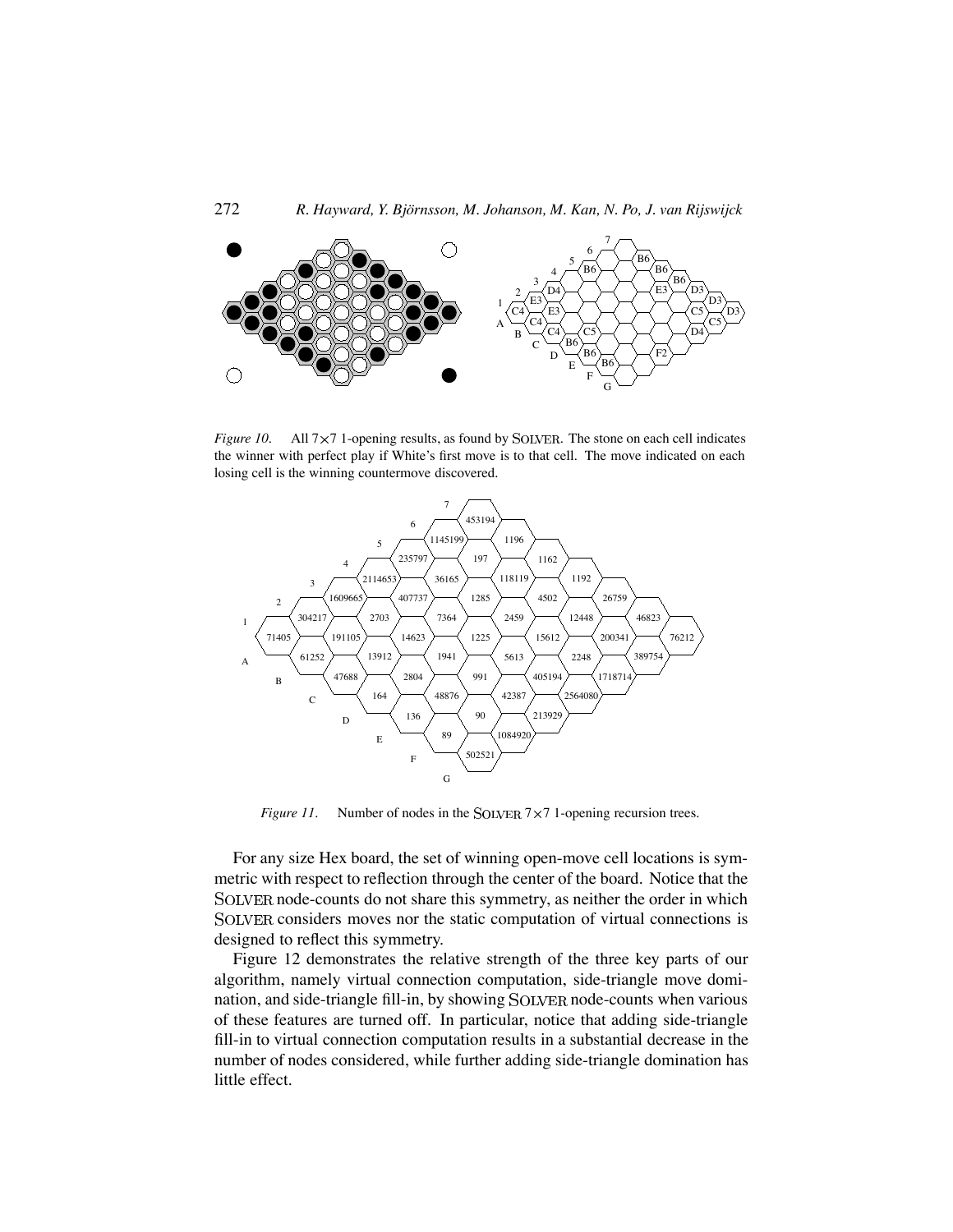

*Figure* 12. Number of nodes in the  $6 \times 6$  1-opening recursion trees for SOLVER (top entry), SOLVER-D, namely SOLVER without side-cell domination (middle entry), and SOLVER-FD, namely SOLVER with neither side-cell domination nor fill-in (bottom entry). While corresponding data were obtained for some  $7 \times 7$  1-openings, SOLVER-FD in particular was too slow to execute for all such openings. For example, the b7 SOLVER-FD tree has 824796 nodes, compared to only 1196 for SOLVER.

In comparing the winning  $7 \times 7$  opening moves (Figure 10) with winning opening moves on smaller boards (Figure 2), some features common to each of these  $n \times n$  boards are worth noting. For example,

- $\blacksquare$  the *n* cells on the short diagonal (obtuse corner to obtuse corner) are all first-player winning openings,
- $\blacksquare$  the  $n-1$  cells on each of the first-player's sides (except for the cell in the short diagonal) are all first-player losing openings.

It would be of considerable interest to show whether these results hold in general, especially if the proof is positive (as opposed to say a single counterexample), since to date, for arbitrarily large  $n \times n$  boards,

- no particular move is known to be a first-player win,
- $\blacksquare$  the only moves which are known to be first-player losses are
	- **–** for  $n \geq 2$ , the two acute corner cells (Beck, 1969)
	- **–** for  $n \geq 3$ , the two cells each in the first-player's side and adjacent to the acute corner cell (Beck, 2000).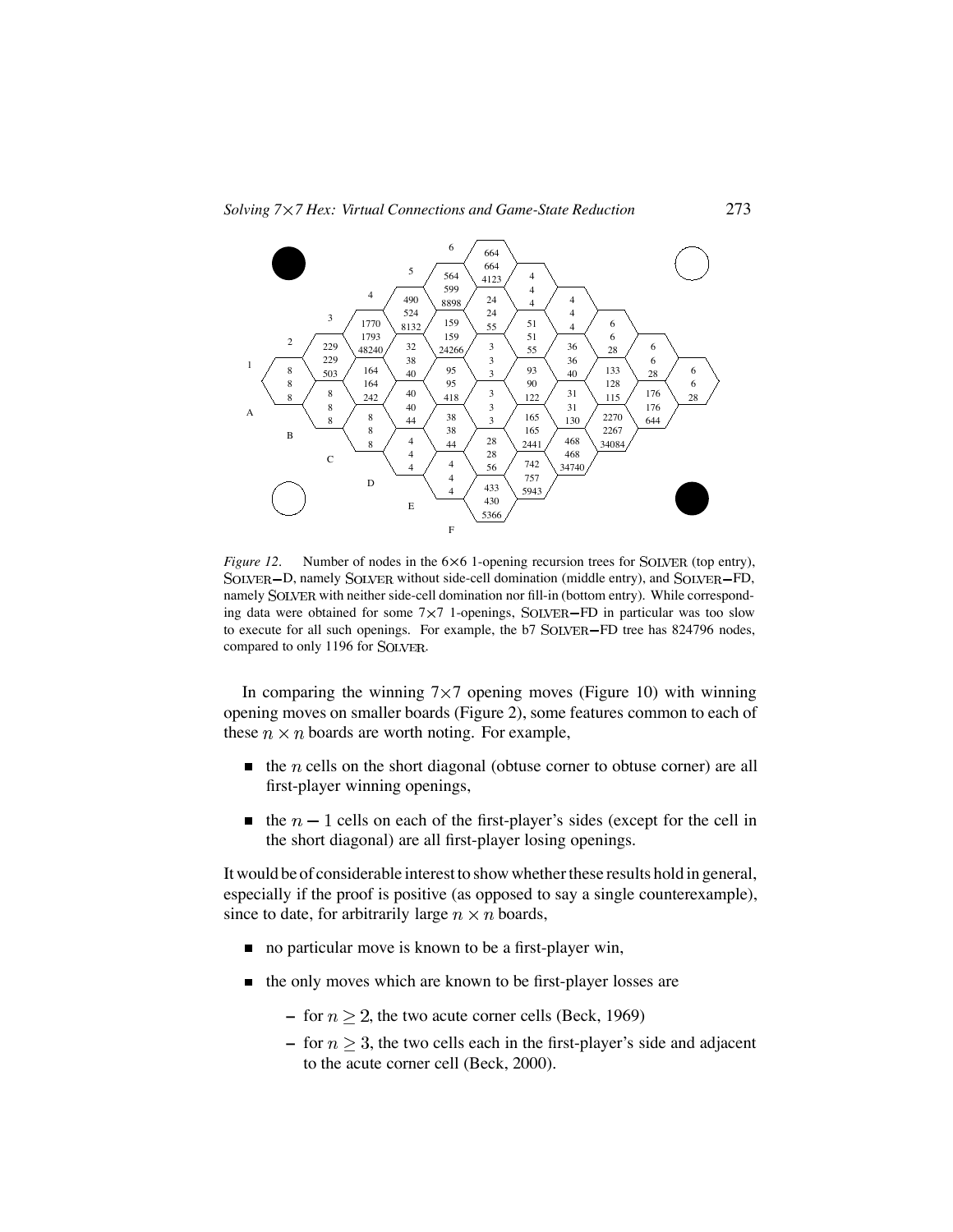

*Figure* 13. The SOLVER recursion tree for the  $7 \times 7$  opening White-b6 (with the ten nodes connected by dotted edges added so that every path ends with a winning move). For each node, the order of child generation is top-to-bottom. Each SOLVER recursion tree is a subtree of the complete game-tree, as the only replies to a winning move which appear in the recursion tree are those replies in that state's mustplay region. For example, consider for the tree shown here the state  $G$  after White plays b6. As shown in the second diagram in Figure 7, White has a winprelink created by playing at c4 which does not contain d4; thus d4 is not in the black mustplay region for  $G$ , so SOLVER never needs to consider the black move to c4, so c4 does not appear as a child of b6 in this recursion tree. Notice from the tree shown here that in solving the b6 opening the selection of d2 as the first move considered at the b6-c5-c3-c2 subtree was unfortunate, as d2 leads to a white loss whereas f2, the second move considered, leads to a white win. If f2 had been considered first, the d2 subtree would not have been explored, and the resulting recursion tree would have had only 97 nodes instead of 197.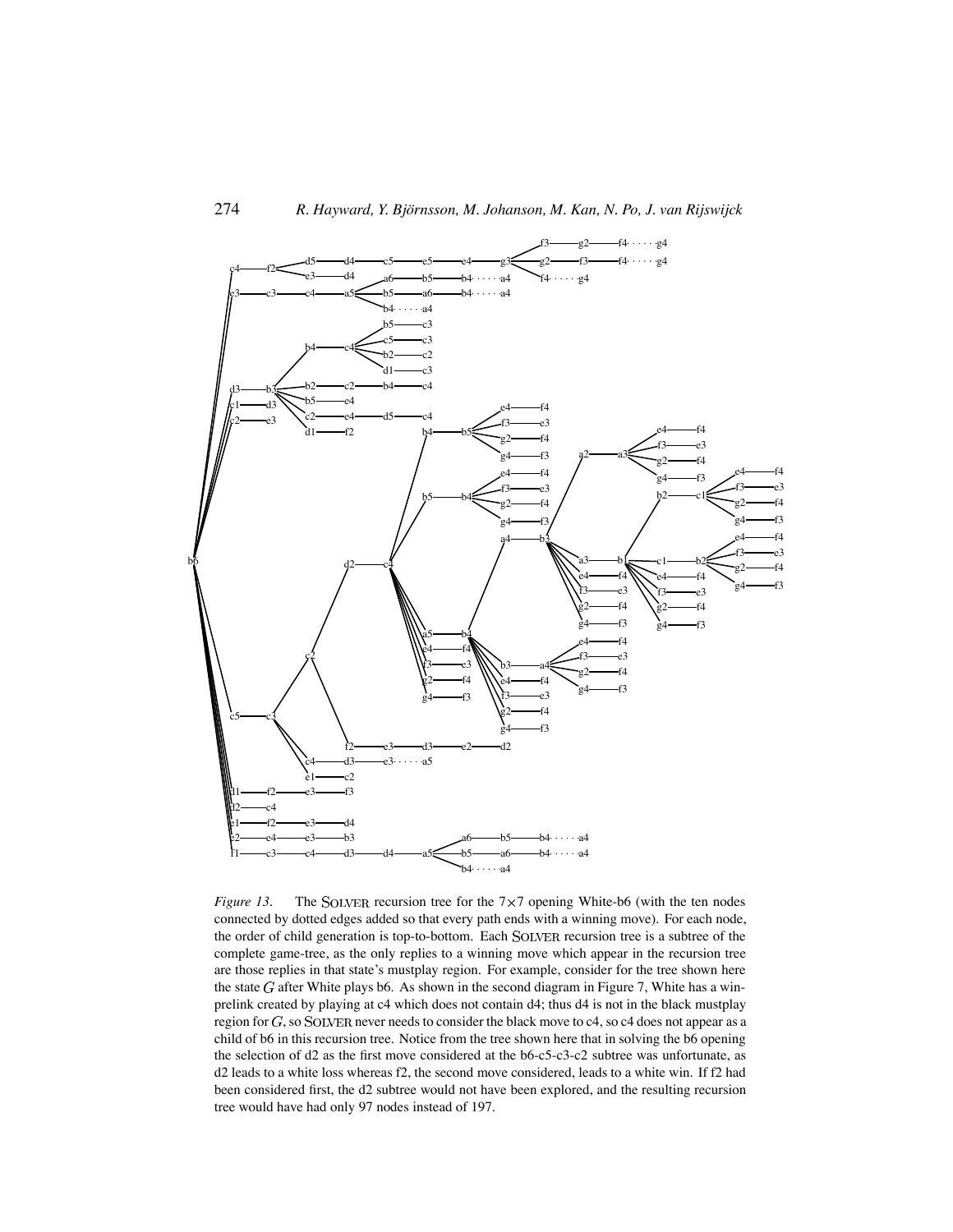

*Figure 14.* The SOLVER recursion tree for the  $7 \times 7$  opening White-f1 (with the five nodes connected by dotted edges added so that every path ends with a winning move). For each node, the order of child generation is top-to-bottom. Notice that the f1-b6 subtree, which establishes that b6 is a winning countermove to f1, is paradoxically smaller than the b6 subtree shown in Figure 13, in part because of the move ordering here is more fortunate than there. In this f1-tree, whenever it is White's turn to play, the first move considered turns out to be a winning move; this is not the case in the b6 tree shown in Figure 13.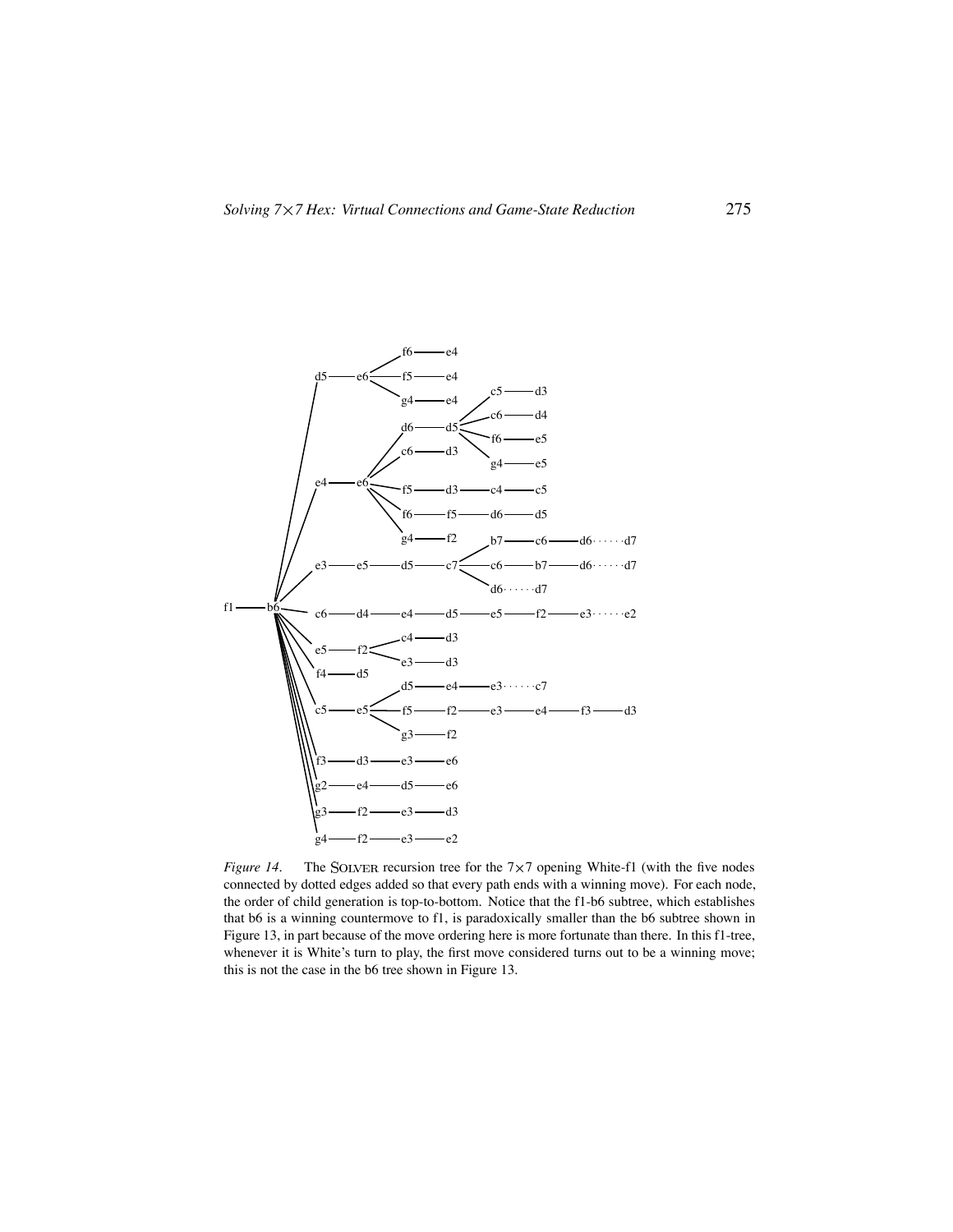$\mathbf{1}$  $\overline{2}$ 3  $\overline{4}$ 5 6  $\overline{7}$ 8 9  $10$ 11 12 13 14 15 16 17 18 19 a1 c4 a6 f2 d3 b6 e4 d4 e3 e5 d5 e1 e2 f1 a3 b2 c2 c3 a4 d2 b5 a2 b3 a5 b4 a7 c5 c7 b7 c6 d6 d7 a 2 e 3 f 4 d5 c5 d3 g2 e 6 e5 c7 d6 d7 g5 f7 e7 f6 b6 d2 c6 g1 f2 f1 e1 e2 a4 b3<br>a3 d4 c5 b4 c4 d2 c3 c2 b3 b1 b2 c1 e4 f2 e2 d5 d3 b7 a7 b6 a6 b5 e3 e5 c6 c7 d6 d7<br>a4 b3 d3 d5 c5 d2 c2 b7 a7 b6 a6 b5 e5 c3 a5 b1 a3 b2 e4 a5 b6 c5 e3 f4 d5 c6 c3 d3 e1 e2 f1 g1 f2 d2 d1 g2 f3 g3 e6 d6 e5 g5 f7 e7 f6 d4 e4<br>a6 f1 c3 b5 c6 d4 c4 c5 a5 b4 a4 b3 a3 a7 b6 b1 b2 c1 c2 d1 e1 d2 e2 d3 e4 d5 e5 e3 g2 f2 g1 f3 g3 f4 g4 and 1 co 60 co 64 co 64 co 64 co 64 co 64 co 64 co 65 co 65 co 65 co 65 co 65 co 65 co 65 co 65 co 65 co 65 co 64 co 64 co 64 co 64 co 65 co 65 co 65 co 65 co 65 co 65 co 65 co 65 co 65 co 65 co 65 co 65 co 65 co 65 co 65 0 CH and 12 CH at a 2 CH at a 2 CH at a 2 CH at a 2 CH at a 2 CH at a 2 CH at a 2 CH at a 2 CH at a 2 CH at a 2 CH at a 2 CH at a 2 CH at a 2 CH at a 2 CH at a 2 CH at a 2 CH at a 2 CH at a 2 CH at a 2 CH at a 2 CH at a 2 b6 c4 f2 d5 d4 c5 e6 e4 g3 f3 g2 f4 g4<br>b7 b6 e4 d5 e5 e3 g2 f3 g3 e6 f5 f6 c6 c5 d6 f4 d4 d3 g4 g1 c4 c3 f2 f1 e2 e1 d2 d1<br>c1 c4 a6 f2 d3 b6 e4 d4 e3 e5 d5 e1 d2 c2 a3 d1 b4 a4 b3 b1 e2 b2 f1 c7 b7 c6 a7 b5 a5 c3 d6 d7 2 d5 c5 b7 a7 b6 a6 b5 a5 b3 c4 f1 b4 c3 e2 d3 e3 d4 e5 e4 g3 f3 g2 g1 f2 d2 e1 f4 g4<br>c3 d4 b6 b5 c5 c1 c4 d2 a2 b2 a3 b3 a4 b4 c2 d1 e2 d3 e4 d5 e5 e3 g2 f2 g1 f3 g3 f4 g4<br>c4 c3 b6 d3 e3 f1 d2 e2 b3 b5 b4 c5 d4 d5 e5 e4 g CF d5 C2 b7 a7 b6 a6 b5 a5 b3 c4 f1 b4 c3 e2 d3 e3 d4 e5 e4 g3 f3 g2 g1 f2 d2 e1 f4 g4<br>c6 d3 c3 c4 e3 d5 c5 d4 e5 e4 a5 b4 a4 b3 a3 b1 b2 b5 a6 a7 b6 c1 c2 d1 d2 e1 e2 f1 g1 f2 g2 f3 g3 f4 g4<br>c7 b6 e4 d5 e6 e3 g2 f3 g3 e6 d1 b6 c6 d4 e4 d5 e5 f2 e3 e2<br>d2 c5 e4 d4 a4 b2 b3 c2 d6 d7<br>d3 d4 b6 c4 a5 a6 b5 b3 c3 b4 e4 d5 e5 e3 g2 f3 g3 g1 f2 f1 e2 e1 c2 f4 g4<br>d4 d3 c4 c3 e3 f1 c2 d2 e1 e2 g1 f2 f3 g2 a4 b3 a3 b1 b2 b4 a5<br>d5 d4 f2 e4 g3 f3 g3 g1 e 2 d5 d4 d5 d4 d5 d3 d4 c3 d4 g3 f4 g4 f3 g2 f2 g1 f5 g5 f7 f6 e7 e6 d7 c6 d6 a5 b5 a6 a7 b6 b4 a4<br>e3 d5 b6 c4 c5 d4 b3 b4 e5 e4 g3 f2 f4 g4 f3 g2 f2 g1 f5 g5 f7 f6 e7 e6 d7 c6 d6 a5 b5 a6 a7 b6 b4 a4<br>e4 e3 d5 b6 c4 c5 d f1 b6 e3 e5 d5 c7 b7 c6 d6 d7 11 b6 e3 eb c7 b7 c7 e5 d3 c3 b5 a5 c7 e6 d5 d6 b4 a4<br>12 e4 b6 d3 d4 e3 c3 c4 a5 a6 a7 b6 b7 c6 d3 c3 b5 a5 c7 e6 d5 d6 b4 a4<br>13 d4 e5 f4 e4 f2 e2 e3 c4 c5 a6 a7 b6 b7 c6 d3 c3 b5 a5 c7 e6 d5 d6 b4 a4<br>14 c5 f5 d3 e3 f1 g1 g2 b7 e5 f3 e2 d3 e3 e4 d4 d5 a7 c5 g3 f4 g4 f2 g1 f5 g5 f7 f6 e7 e6 d7 d6 c7 b6 c6 a5 b4 a4 b5 a6<br>g3 f2 e3 c5 d4 c2 a2 b3 e2 d5 e6 e4 f3 f4 g4 f5 g5 f7 f6 e7 e6 d7 d6 c7 b6 c6 a5 b4 a4 b5 a6<br>g3 f2 e3 c5 d4 c2 a2 b3 e2 d5 gr 3 d4 c4 d3 e3 e4 c3 c5 a6 b3 b5 a7 b6 b7 c6 c7 d6 d7 e6 e7 g6 f5 f6 d1 c2 c1 a2 b2 d2 e1<br>g6 c5 g2 f5 c4 c3 e5 f3 f4 g3 b4 d3 a3 d4 a6 a5 b5 a7 b6 b1 b2 a4 b3 b7 c6 c1 c2 d1<br>g7 d3 c3 c5 c4 e4 d5 d4 a6 a7 b6 b5 a5 b3 b4 b

*Figure* 15. Longest  $7 \times 7$  SOLVER lines of play. For each of the 49  $7 \times 7$  1-openings, the corresponding line shows a longest line of play from the the associated SOLVER solution. The top row shows the move number of that column.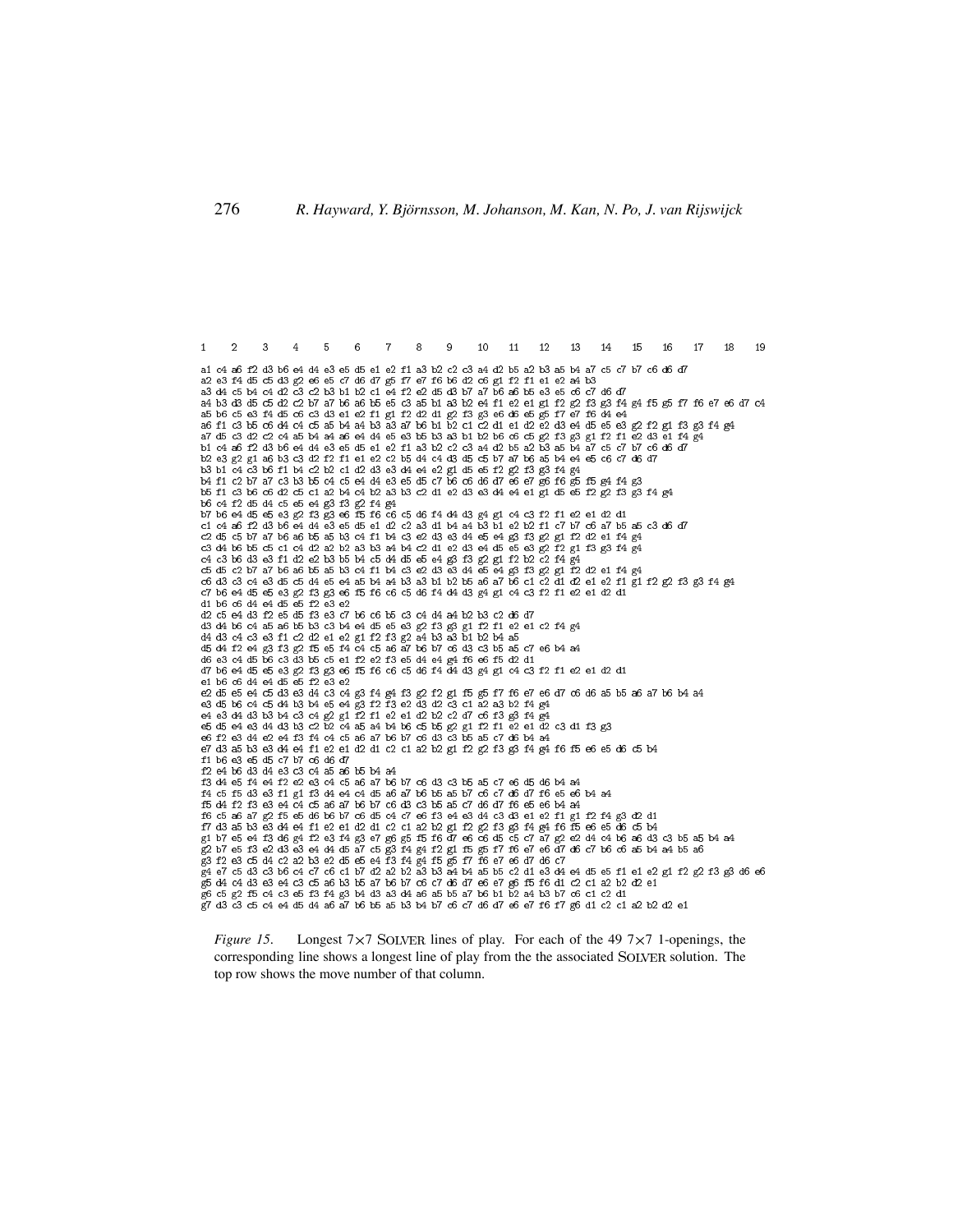## **6. Conclusions and Open Problems**

We have shown how combining static and dynamic virtual connection computation methods with some move domination results yields an algorithm strong enough to solve arbitrary  $7 \times 7$  Hex states. A next step is to design an algorithm strong enough to solve  $8 \times 8$  states; preliminary results suggest that this is considerably more difficult and that further techniques will be required. Another direction is to use SOLVER to gather  $7 \times 7$  information which can be used to find better move ordering heuristics for Hex game-tree search on (much) larger boards; for example, such data would be useful in analyzing any local configuration with effective board size at most  $7 \times 7$ .

#### **Acknowledgements**

The authors gratefully acknowledge the support of the Natural Sciences and Engineering Research Council of Canada, the University of Alberta Research Excellence Envelope, and the University of Alberta GAMES Research Group. Also, the fourth and fifth authors gratefully acknowledge the support of an NSERC Summer Undergraduate Research Award.

We thank Michael Buro, Maryia Kazekevich, Martin Müller, and Jonathan Schaeffer for their assistance in sustaining the Mongoose Hex project which wasthe starting point for this work. We also thank the referees for their detailed comments on an earlier version of this article.

# **References**

- Anshelevich, V.(2002). A Hierarchical Approach toComputer Hex.*ArtificialIntelligence*, 134(1- 2):101–120.
- Beck, A. (1969). Games. In Beck, A., Bleicher, M. N., and Crowe, D. W., editors, *Excursions into Mathematics*, pages 317–387. Worth Publishers, New York, NY.
- Beck, A. (2000). Appendix 2000. In Beck, A., Bleicher, M. N., and Crowe, D. W., editors, *Excursions into Mathematics: The Millennium Edition*. A. K. Peters, Natick, MA.
- Berge, C. (1977). L'Art Subtil du Hex. Manuscript.
- Browne, C. (2000). *Hex Strategy: Making the Right Connections*. A. K. Peters, Natick, MA.
- Gale, D. (1979). The Game of Hex and the Brouwer Fixed Point Theorem. *American Mathematical Monthly*, 86(10):818–827.
- Gardner, M. (1959). *The Scientific American Book of Mathematical Puzzles and Diversions*, chapter The game of Hex, pages 73–83. Simon and Schuster, New York.
- Hayward, R. (2003a). Berge and the Art of Hex. In Bondy, A. and Chvátal, V., editors, *A Biography of Claude Berge*. Princeton University Press. To appear.
- Hayward, R. (2003b). A Note on Domination in Hex. Manuscript.
- Hayward, R. and Rijswijck, J. v. (200x). On Hex and Mathematics. Manuscript. Submitted to Discrete Mathematics.
- Karp, R. (1972). Reducibility Among Combinatorial Problems. In Miller, R. and Thatcher, J., editors, *Complexity of Computer Computations*, pages 85–103. Plenum Press, New York.
- Nasar, S. (1998). *A Beautiful Mind*. Touchstone Books, New York.